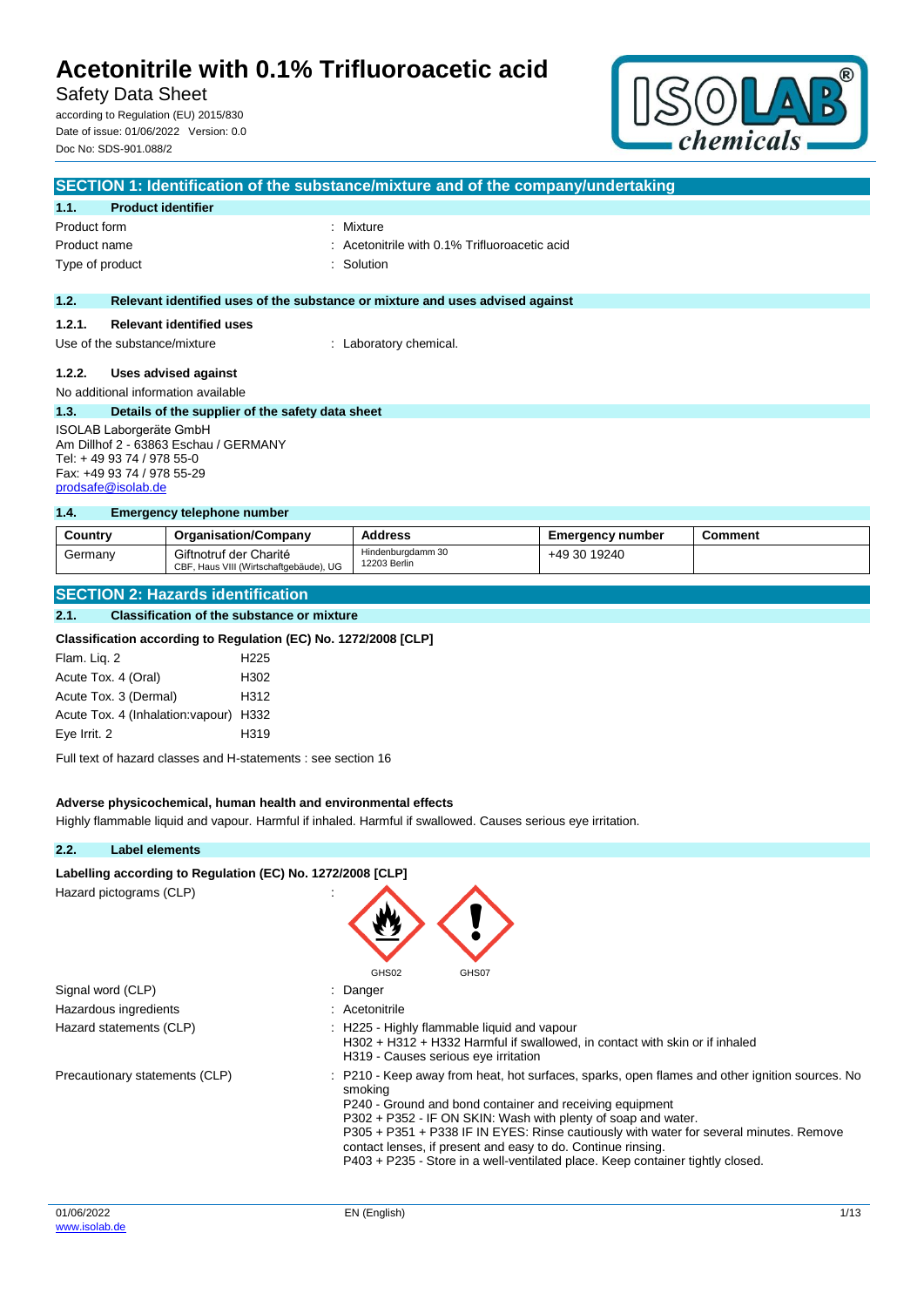# Safety Data Sheet

according to Regulation (EU) 2015/830 Date of issue: 01/06/2022 Version: 0.0 Doc No: SDS-901.088/2

### **2.3. Other hazards**

#### No additional information available

### **SECTION 3: Composition/information on ingredients**

### **3.1. Substances**

### Not applicable

#### **3.2. Mixtures**

| Name                 | <b>Product identifier</b>                                              | %       | <b>Classification according to</b><br><b>Regulation (EC) No.</b><br>1272/2008 [CLP]                                                                |
|----------------------|------------------------------------------------------------------------|---------|----------------------------------------------------------------------------------------------------------------------------------------------------|
| Acetonitrile         | (CAS-No.) 75-05-8<br>(EC-No.) 200-835-2<br>(EC Index-No.) 608-001-00-3 | $>= 80$ | Flam. Lig. 2, H225<br>Acute Tox. 4 (Oral), H302<br>Acute Tox. 3 (Dermal), H311<br>Acute Tox. 4 (Inhalation: vapour),<br>H332<br>Eye Irrit. 2, H319 |
| Trifluoroacetic acid | (CAS-No.) 76-05-1<br>(EC-No.) 200-929-3<br>(EC Index-No.) 607-091-00-1 | < 10    | Acute Tox. 4 (Inhalation), H332<br>Skin Corr. 1A, H314<br>Aquatic Chronic 3, H412                                                                  |

Full text of H-statements: see section 16

|             | <b>SECTION 4: First aid measures</b>                                |                                                                                                                                                                                   |
|-------------|---------------------------------------------------------------------|-----------------------------------------------------------------------------------------------------------------------------------------------------------------------------------|
| 4.1.        | <b>Description of first aid measures</b>                            |                                                                                                                                                                                   |
|             | First-aid measures general                                          | : Call a poison center or a doctor if you feel unwell.                                                                                                                            |
|             | First-aid measures after inhalation                                 | Remove person to fresh air and keep comfortable for breathing. Call a poison center or a<br>doctor if you feel unwell.                                                            |
|             | First-aid measures after skin contact                               | : Rinse skin with water/shower. Remove/Take off immediately all contaminated clothing.                                                                                            |
|             | First-aid measures after eye contact                                | Rinse cautiously with water for several minutes. Remove contact lenses, if present and easy to<br>do. Continue rinsing. If eye irritation persists: Get medical advice/attention. |
|             | First-aid measures after ingestion                                  | Rinse mouth. Call a poison center or a doctor if you feel unwell.                                                                                                                 |
| 4.2.        | Most important symptoms and effects, both acute and delayed         |                                                                                                                                                                                   |
|             | Symptoms/effects after eye contact                                  | : Eye irritation.                                                                                                                                                                 |
| 4.3.        |                                                                     | Indication of any immediate medical attention and special treatment needed                                                                                                        |
|             | Treat symptomatically.                                              |                                                                                                                                                                                   |
|             | <b>SECTION 5: Firefighting measures</b>                             |                                                                                                                                                                                   |
| 5.1.        | <b>Extinguishing media</b>                                          |                                                                                                                                                                                   |
|             | Suitable extinguishing media                                        | : Water spray. Dry powder. Foam. Carbon dioxide.                                                                                                                                  |
| 5.2.        | Special hazards arising from the substance or mixture               |                                                                                                                                                                                   |
| Fire hazard |                                                                     | : Highly flammable liquid and vapour.                                                                                                                                             |
| fire        | Hazardous decomposition products in case of                         | : Toxic fumes may be released.                                                                                                                                                    |
| 5.3.        | <b>Advice for firefighters</b>                                      |                                                                                                                                                                                   |
|             | Protection during firefighting                                      | Do not attempt to take action without suitable protective equipment. Self-contained breathing<br>apparatus. Complete protective clothing.                                         |
|             | <b>SECTION 6: Accidental release measures</b>                       |                                                                                                                                                                                   |
| 6.1.        | Personal precautions, protective equipment and emergency procedures |                                                                                                                                                                                   |
| 6.1.1.      | For non-emergency personnel                                         |                                                                                                                                                                                   |
|             | <b>Emergency procedures</b>                                         | : Ventilate spillage area. NO open flames, NO sparks, and NO smoking. Avoid contact with skin,<br>eyes and clothing. Avoid breathing dust/fume/gas/mist/vapours/spray.            |
| 6.1.2.      | For emergency responders                                            |                                                                                                                                                                                   |
|             | Protective equipment                                                | Do not attempt to take action without suitable protective equipment. For further information<br>refer to section 8: "Exposure controls/personal protection".                      |
| 6.2.        | <b>Environmental precautions</b>                                    |                                                                                                                                                                                   |
|             | Avoid release to the environment.                                   |                                                                                                                                                                                   |
| 01/06/2022  |                                                                     | 2/13<br>EN (English)                                                                                                                                                              |



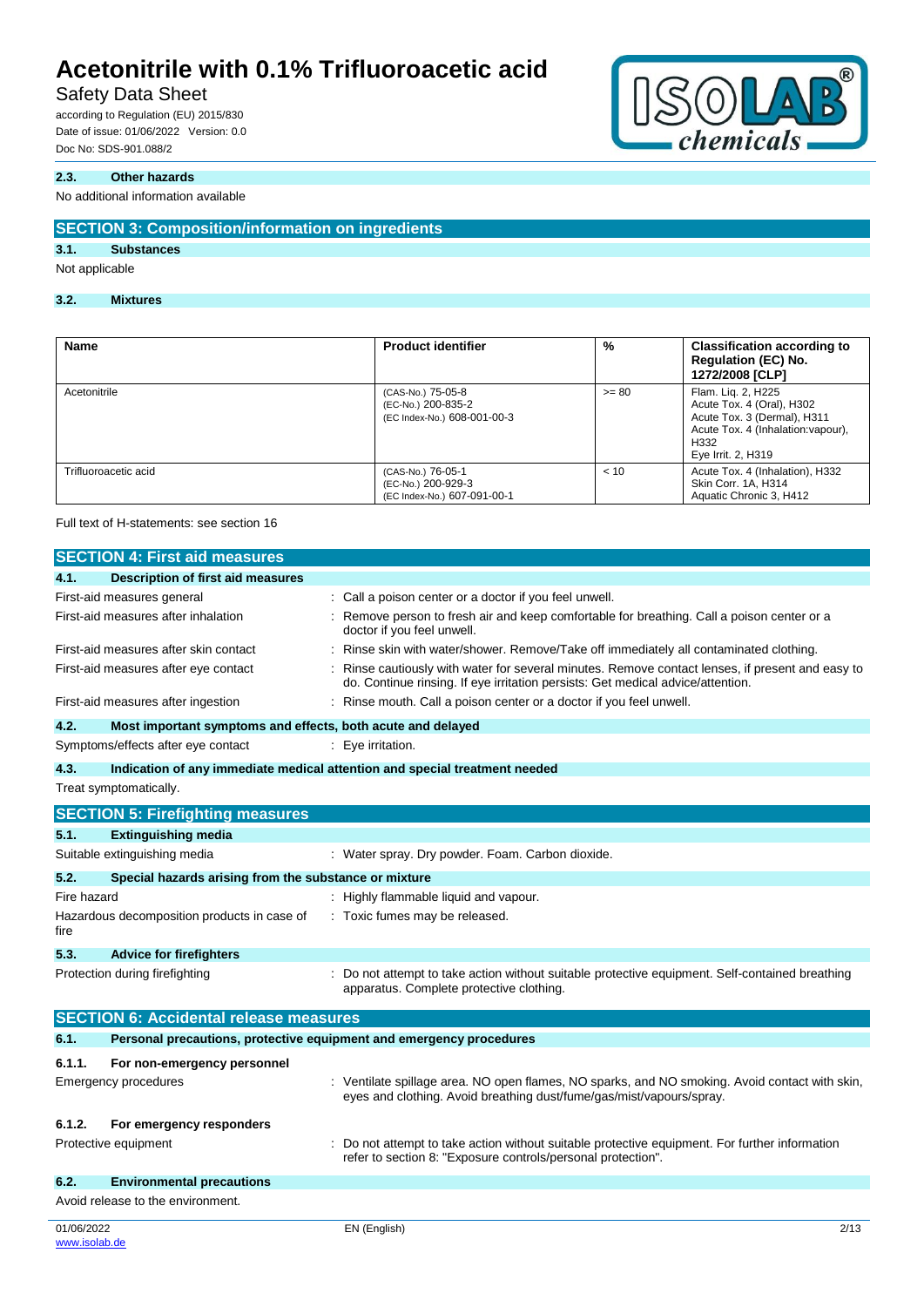# Safety Data Sheet

according to Regulation (EU) 2015/830 Date of issue: 01/06/2022 Version: 0.0 Doc No: SDS-901.088/2



| 6.3. | Methods and material for containment and cleaning up         |  |                                                                                                                                                                                                                                                                                                                                                                                                                                                                                                                        |  |
|------|--------------------------------------------------------------|--|------------------------------------------------------------------------------------------------------------------------------------------------------------------------------------------------------------------------------------------------------------------------------------------------------------------------------------------------------------------------------------------------------------------------------------------------------------------------------------------------------------------------|--|
|      | Methods for cleaning up                                      |  | : Take up liquid spill into absorbent material. Notify authorities if product enters sewers or public<br>waters.                                                                                                                                                                                                                                                                                                                                                                                                       |  |
|      | Other information                                            |  | : Dispose of materials or solid residues at an authorized site.                                                                                                                                                                                                                                                                                                                                                                                                                                                        |  |
| 6.4. | Reference to other sections                                  |  |                                                                                                                                                                                                                                                                                                                                                                                                                                                                                                                        |  |
|      | For further information refer to section 13.                 |  |                                                                                                                                                                                                                                                                                                                                                                                                                                                                                                                        |  |
|      | <b>SECTION 7: Handling and storage</b>                       |  |                                                                                                                                                                                                                                                                                                                                                                                                                                                                                                                        |  |
| 7.1. | <b>Precautions for safe handling</b>                         |  |                                                                                                                                                                                                                                                                                                                                                                                                                                                                                                                        |  |
|      | Precautions for safe handling                                |  | : Keep away from heat, hot surfaces, sparks, open flames and other ignition sources. No<br>smoking. Ground/bond container and receiving equipment. Use only non-sparking tools. Take<br>precautionary measures against static discharge. Flammable vapours may accumulate in the<br>container. Use explosion-proof equipment. Wear personal protective equipment. Do not get in<br>eyes, on skin, or on clothing. Use only outdoors or in a well-ventilated area. Avoid breathing<br>dust/fume/gas/mist/vapours/spray. |  |
|      | Hygiene measures                                             |  | : Wash contaminated clothing before reuse. Do not eat, drink or smoke when using this product.<br>Always wash hands after handling the product.                                                                                                                                                                                                                                                                                                                                                                        |  |
| 7.2. | Conditions for safe storage, including any incompatibilities |  |                                                                                                                                                                                                                                                                                                                                                                                                                                                                                                                        |  |
|      | <b>Technical measures</b>                                    |  | : Ground/bond container and receiving equipment.                                                                                                                                                                                                                                                                                                                                                                                                                                                                       |  |
|      | Storage conditions                                           |  | : Store in a well-ventilated place. Keep cool. Keep container tightly closed. Store locked up.                                                                                                                                                                                                                                                                                                                                                                                                                         |  |

### **7.3. Specific end use(s)**

No additional information available

# **SECTION 8: Exposure controls/personal protection**

### **8.1. Control parameters**

| Acetonitrile (75-05-8) |                                           |                                                                                                                                                                                                                                                                                                                                                                                                                                                                                                                                    |  |  |  |
|------------------------|-------------------------------------------|------------------------------------------------------------------------------------------------------------------------------------------------------------------------------------------------------------------------------------------------------------------------------------------------------------------------------------------------------------------------------------------------------------------------------------------------------------------------------------------------------------------------------------|--|--|--|
| EU                     | Local name                                | Acetonitrile                                                                                                                                                                                                                                                                                                                                                                                                                                                                                                                       |  |  |  |
| <b>EU</b>              | IOELV TWA (mg/m <sup>3</sup> )            | 70 mg/m <sup>3</sup> (Acetonitrile; EU; Time-weighted average<br>exposure limit 8 h; Indicative occupational exposure<br>limit value)                                                                                                                                                                                                                                                                                                                                                                                              |  |  |  |
| EU                     | IOELV TWA (ppm)                           | 40 ppm (Acetonitrile; EU; Time-weighted average<br>exposure limit 8 h; Indicative occupational exposure<br>limit value)                                                                                                                                                                                                                                                                                                                                                                                                            |  |  |  |
| <b>EU</b>              | <b>Notes</b>                              | skin                                                                                                                                                                                                                                                                                                                                                                                                                                                                                                                               |  |  |  |
| Austria                | Local name                                | Acetonitril                                                                                                                                                                                                                                                                                                                                                                                                                                                                                                                        |  |  |  |
| Austria                | MAK (mg/m <sup>3</sup> )                  | $70$ mg/m <sup>3</sup>                                                                                                                                                                                                                                                                                                                                                                                                                                                                                                             |  |  |  |
| Austria                | MAK (ppm)                                 | 40 ppm                                                                                                                                                                                                                                                                                                                                                                                                                                                                                                                             |  |  |  |
| Austria                | MAK Short time value (mg/m <sup>3</sup> ) | $280$ mg/m <sup>3</sup>                                                                                                                                                                                                                                                                                                                                                                                                                                                                                                            |  |  |  |
| Austria                | MAK Short time value (ppm)                | 160 ppm                                                                                                                                                                                                                                                                                                                                                                                                                                                                                                                            |  |  |  |
| Austria                | Remark (AT)                               | н                                                                                                                                                                                                                                                                                                                                                                                                                                                                                                                                  |  |  |  |
| Belgium                | Local name                                | Acétonitrile # Acetonitril                                                                                                                                                                                                                                                                                                                                                                                                                                                                                                         |  |  |  |
| Belgium                | Limit value $(mg/m3)$                     | 34 mg/m <sup>3</sup> (Acétonitrile; Belgium; Time-weighted<br>average exposure limit 8 h)                                                                                                                                                                                                                                                                                                                                                                                                                                          |  |  |  |
| Belgium                | Limit value (ppm)                         | 20 ppm (Acétonitrile; Belgium; Time-weighted average<br>exposure limit 8 h)                                                                                                                                                                                                                                                                                                                                                                                                                                                        |  |  |  |
| Belgium                | Remark (BE)                               | D: La mention D signifie que la résorption de l'agent,<br>via la peau, les muqueuses ou les yeux, constitue une<br>partie importante de l'exposition totale. Cette<br>résorption peut se faire tant par contact direct que par<br>présence de l'agent dans l'air. # De vermelding D<br>betekent dat de opname van het agens via de huid, de<br>slijmvliezen of de ogen een belangrijk deel van de<br>totale blootstelling vormt. Deze opname kan het<br>gevolg zijn van zowel direct contact als zijn<br>aanwezigheid in de lucht. |  |  |  |
| <b>Bulgaria</b>        | Local name                                | Ацетонитрил                                                                                                                                                                                                                                                                                                                                                                                                                                                                                                                        |  |  |  |
| <b>Bulgaria</b>        | OEL TWA (mg/m <sup>3</sup> )              | $70$ mg/m <sup>3</sup>                                                                                                                                                                                                                                                                                                                                                                                                                                                                                                             |  |  |  |
| Bulgaria               | OEL TWA (ppm)                             | 40 ppm                                                                                                                                                                                                                                                                                                                                                                                                                                                                                                                             |  |  |  |
| <b>Bulgaria</b>        | <b>Notes</b>                              | Кожа (възможна е значителна резорбция чрез<br>кожата); • (Химични агенти, за които са определени<br>гранични стойности във въздуха на работната<br>среда за Европейската общност)                                                                                                                                                                                                                                                                                                                                                  |  |  |  |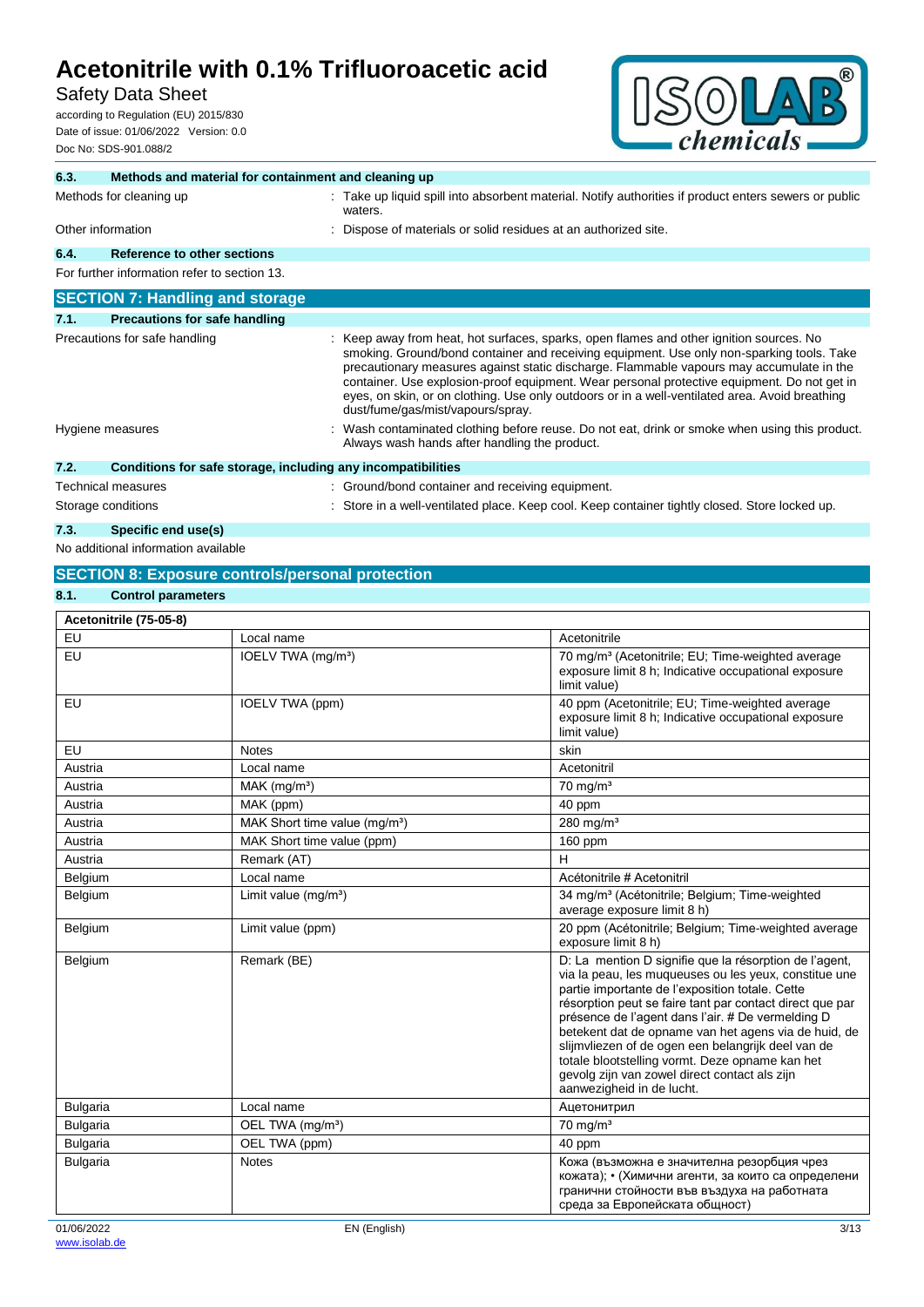Safety Data Sheet

according to Regulation (EU) 2015/830 Date of issue: 01/06/2022 Version: 0.0 Doc No: SDS-901.088/2



| Acetonitrile (75-05-8) |                                                                             |                                                                                                                                                                                                                                                          |
|------------------------|-----------------------------------------------------------------------------|----------------------------------------------------------------------------------------------------------------------------------------------------------------------------------------------------------------------------------------------------------|
| Croatia                | Local name                                                                  | Acetonitril                                                                                                                                                                                                                                              |
| Croatia                | GVI (granična vrijednost izloženosti) (mg/m <sup>3</sup> )                  | 68 mg/ $m3$                                                                                                                                                                                                                                              |
| Croatia                | GVI (granična vrijednost izloženosti) (ppm)                                 | 40 ppm                                                                                                                                                                                                                                                   |
| Croatia                | KGVI (kratkotrajna granična vrijednost izloženosti)<br>(mg/m <sup>3</sup> ) | 102 mg/m $3$                                                                                                                                                                                                                                             |
| Croatia                | KGVI (kratkotrajna granična vrijednost izloženosti)<br>(ppm)                | 60 ppm                                                                                                                                                                                                                                                   |
| Croatia                | Naznake (HR)                                                                | K (Skin): (naznaka da tvar može štetno djelovati kroz<br>kožu); F (lako zapaljivo); EU** (naznaka da se radi o<br>tvarima za koje su utvrđene indikativne granične<br>vrijednosti izloženosti prema Direktivi 2006/15/ EC<br>(druga lista)); Xn (Štetno) |
| Czech Republic         | Local name                                                                  | Acetonitril                                                                                                                                                                                                                                              |
| Czech Republic         | Expoziční limity (PEL) (mg/m <sup>3</sup> )                                 | $70$ mg/m <sup>3</sup>                                                                                                                                                                                                                                   |
| Czech Republic         | Expoziční limity (PEL) (ppm)                                                | 41.7 ppm                                                                                                                                                                                                                                                 |
| Czech Republic         | Expoziční limity (NPK-P) (mg/m <sup>3</sup> )                               | 100 mg/m <sup>3</sup>                                                                                                                                                                                                                                    |
| Czech Republic         | Expoziční limity (NPK-P) (ppm)                                              | 60 ppm                                                                                                                                                                                                                                                   |
| Czech Republic         | Remark (CZ)                                                                 | D                                                                                                                                                                                                                                                        |
| Denmark                | Local name                                                                  | Acetonitril                                                                                                                                                                                                                                              |
| Denmark                | Grænseværdie (langvarig) (mg/m <sup>3</sup> )                               | $70 \text{ ma/m}^3$                                                                                                                                                                                                                                      |
| Denmark                | Grænseværdie (langvarig) (ppm)                                              | 40 ppm                                                                                                                                                                                                                                                   |
| Denmark                | Anmærkninger (DK)                                                           | E (betyder, at stoffet har en EF-grænseværdi);                                                                                                                                                                                                           |
|                        |                                                                             | H (betyder, at stoffet kan optages gennem huden)                                                                                                                                                                                                         |
| Estonia                | Local name                                                                  | Atsetonitriil (etaannitriil, metüültsüaniid)                                                                                                                                                                                                             |
| Estonia                | OEL TWA (mg/m <sup>3</sup> )                                                | $70$ mg/m <sup>3</sup>                                                                                                                                                                                                                                   |
| Estonia                | OEL TWA (ppm)                                                               | 40 ppm                                                                                                                                                                                                                                                   |
| Finland                | Local name                                                                  | Asetonitriili                                                                                                                                                                                                                                            |
| Finland                | HTP-arvo (8h) (mg/m <sup>3</sup> )                                          | 34 mg/ $m3$                                                                                                                                                                                                                                              |
| Finland                | HTP-arvo (8h) (ppm)                                                         | 20 ppm                                                                                                                                                                                                                                                   |
| Finland                | HTP-arvo (15 min)                                                           | 68 mg/ $m3$                                                                                                                                                                                                                                              |
| Finland                | HTP-arvo (15 min) (ppm)                                                     | 40 ppm                                                                                                                                                                                                                                                   |
| Finland                | Huomautus (FI)                                                              | iho                                                                                                                                                                                                                                                      |
| France                 | Local name                                                                  | Acétonitrile                                                                                                                                                                                                                                             |
| France                 | $VME$ (mg/m <sup>3</sup> )                                                  | 70 mg/m <sup>3</sup> (Acétonitrile; France; Time-weighted<br>average exposure limit 8 h; VRC: Valeur réglementaire<br>contraignante)                                                                                                                     |
| France                 | VME (ppm)                                                                   | 40 ppm (Acétonitrile; France; Time-weighted average<br>exposure limit 8 h; VRC: Valeur réglementaire<br>contraignante)                                                                                                                                   |
| France                 | Note (FR)                                                                   | Valeurs règlementaires contraignantes; risque de<br>pénétration percutanée                                                                                                                                                                               |
| Germany                | Local name                                                                  | Acetonitril                                                                                                                                                                                                                                              |
| Germany                | TRGS 900 Occupational exposure limit value (mg/m <sup>3</sup> )             | 34 mg/ $m3$                                                                                                                                                                                                                                              |
| Germany                | TRGS 900 Occupational exposure limit value (ppm)                            | 20 ppm                                                                                                                                                                                                                                                   |
| Germany                | Remark (TRGS 900)                                                           | DFG,EU,H,Y                                                                                                                                                                                                                                               |
| Greece                 | OEL TWA (mg/m <sup>3</sup> )                                                | $70$ mg/m <sup>3</sup><br>40 ppm                                                                                                                                                                                                                         |
| Greece<br>Greece       | OEL TWA (ppm)<br>OEL STEL (mg/m <sup>3</sup> )                              | 105 mg/ $m3$                                                                                                                                                                                                                                             |
| Greece                 | OEL STEL (ppm)                                                              | 60 ppm                                                                                                                                                                                                                                                   |
| Hungary                | Local name                                                                  | <b>ACETONITRIL</b>                                                                                                                                                                                                                                       |
| Hungary                | AK-érték                                                                    | $70 \text{ mg/m}^3$                                                                                                                                                                                                                                      |
| Hungary                | Megjegyzések (HU)                                                           | b, i; EU2                                                                                                                                                                                                                                                |
| Ireland                | Local name                                                                  | Acetonitrile                                                                                                                                                                                                                                             |
|                        |                                                                             |                                                                                                                                                                                                                                                          |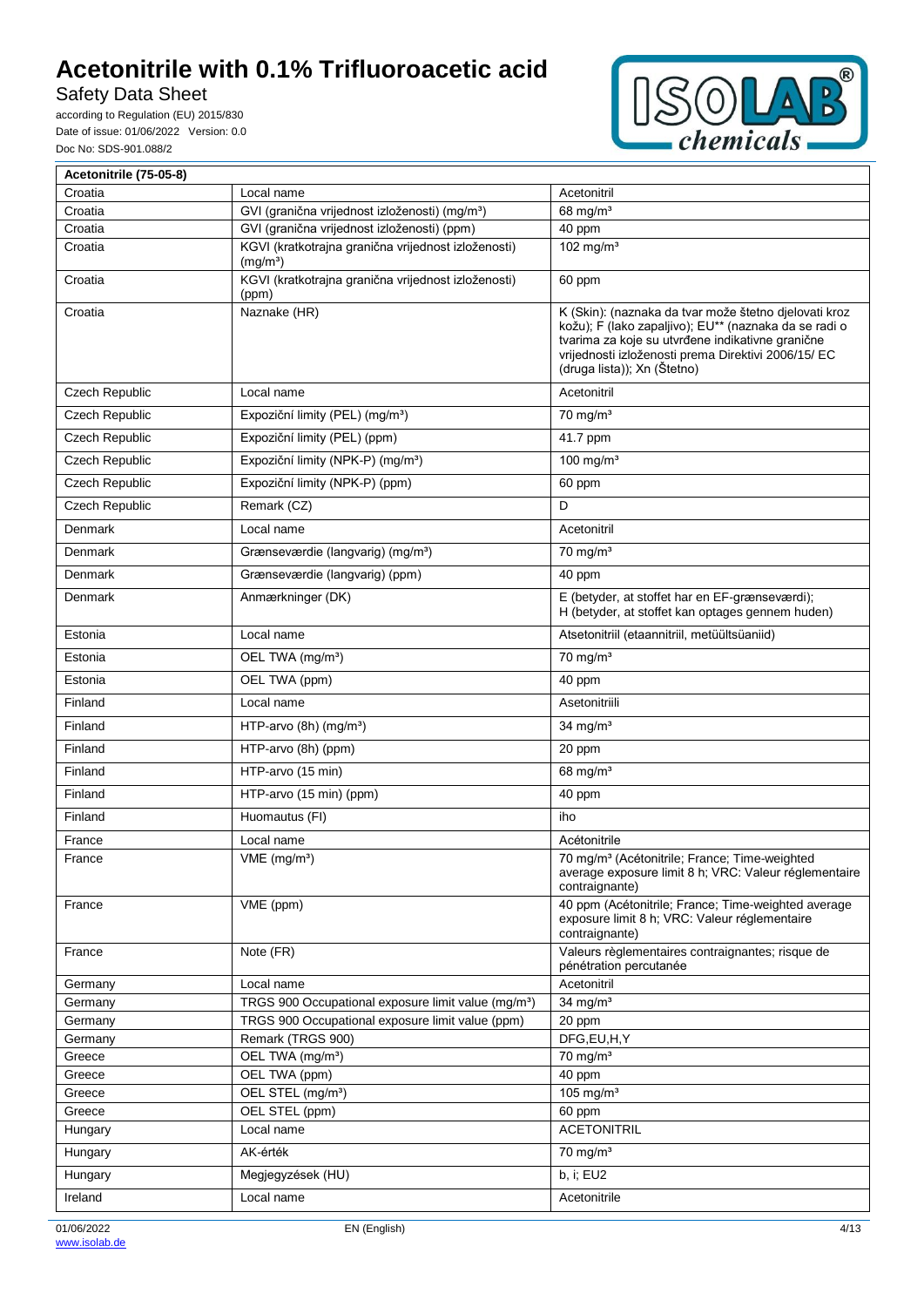Safety Data Sheet

according to Regulation (EU) 2015/830 Date of issue: 01/06/2022 Version: 0.0 Doc No: SDS-901.088/2



| Acetonitrile (75-05-8) |                                         |                                                                                                                                           |
|------------------------|-----------------------------------------|-------------------------------------------------------------------------------------------------------------------------------------------|
| Ireland                | OEL (8 hours ref) (mg/m <sup>3</sup> )  | $70$ mg/m <sup>3</sup>                                                                                                                    |
| Ireland                | OEL (8 hours ref) (ppm)                 | 40 ppm                                                                                                                                    |
| Ireland                | Notes (IE)                              | Sk, IOELV                                                                                                                                 |
| Italy                  | Local name                              | Acetonitrile                                                                                                                              |
| Italy                  | OEL TWA (mg/m <sup>3</sup> )            | $35 \text{ mg/m}^3$                                                                                                                       |
| Italy                  | OEL TWA (ppm)                           | 20 ppm                                                                                                                                    |
| Italy                  | <b>Notes</b>                            | pelle                                                                                                                                     |
| Latvia                 | Local name                              | Acetonitrils (cianometāns)                                                                                                                |
| Latvia                 | OEL TWA (mg/m <sup>3</sup> )            | $\frac{1}{70}$ mg/m <sup>3</sup>                                                                                                          |
| Latvia                 | OEL TWA (ppm)                           | 40 ppm                                                                                                                                    |
| Lithuania              | Local name                              | Acetonitrilas                                                                                                                             |
| Lithuania              | IPRV (mg/m <sup>3</sup> )               | $70$ mg/m <sup>3</sup>                                                                                                                    |
| Lithuania              | IPRV (ppm)                              | 40 ppm                                                                                                                                    |
| Lithuania              | Remark (LT)                             | O (medžiaga į organizmą gali prasiskverbti pro<br>nepažeistą odą)                                                                         |
| Luxembourg             | Local name                              | Acétonitrile                                                                                                                              |
| Luxembourg             | OEL TWA (mg/m <sup>3</sup> )            | $70 \text{ mg/m}^3$                                                                                                                       |
| Luxembourg             | OEL TWA (ppm)                           | 40 ppm                                                                                                                                    |
| Malta                  | Local name                              | Acetonitrile                                                                                                                              |
| Malta                  | OEL TWA (mg/m <sup>3</sup> )            | $70$ mg/m <sup>3</sup>                                                                                                                    |
| Malta                  | OEL TWA (ppm)                           | 40 ppm                                                                                                                                    |
| Netherlands            | Local name                              | Acetonitril                                                                                                                               |
| Netherlands            | Grenswaarde TGG 8H (mg/m <sup>3</sup> ) | 34 mg/m <sup>3</sup> (Acetonitril; Netherlands; Time-weighted<br>average exposure limit 8 h; Public occupational<br>exposure limit value) |
| Netherlands            | Grenswaarde TGG 8H (ppm)                | 20 ppm (Acetonitril; Netherlands; Time-weighted<br>average exposure limit 8 h; Public occupational<br>exposure limit value)               |
| Poland                 | Local name                              | Acetonitryl                                                                                                                               |
| Poland                 | $NDS$ (mg/m <sup>3</sup> )              | $70$ mg/m <sup>3</sup>                                                                                                                    |
| Poland                 | NDSCh (mg/m <sup>3</sup> )              | 140 mg/ $m3$                                                                                                                              |
| Portugal               | Local name                              | Acetonitrilo                                                                                                                              |
| Portugal               | OEL TWA (ppm)                           | 20 ppm                                                                                                                                    |
| Romania                | Local name                              | Acetonitril                                                                                                                               |
| Romania                | OEL TWA (mg/m <sup>3</sup> )            | $70$ mg/m <sup>3</sup>                                                                                                                    |
| Romania                | OEL TWA (ppm)                           | 40 ppm                                                                                                                                    |
| Slovakia               | Local name                              | Acetonitril (etánnitril, nitril kyseliny etánovej,<br>metylkyanid)                                                                        |
| Slovakia               | NPHV (priemerná) (mg/m <sup>3</sup> )   | $70$ mg/m <sup>3</sup>                                                                                                                    |
| Slovakia               | NPHV (priemerná) (ppm)                  | 40 ppm                                                                                                                                    |
| Slovakia               | Upozornenie (SK)                        | K - znamená, že faktor môže byť ľahko absorbovaný<br>kožou                                                                                |
| Slovenia               | Local name                              | acetonitr (cianometan)                                                                                                                    |
| Slovenia               | OEL TWA (mg/m <sup>3</sup> )            | $70 \text{ mg/m}^3$                                                                                                                       |
| Slovenia               | OEL TWA (ppm)                           | 40 ppm                                                                                                                                    |
| Spain                  | Local name                              | Acetonitrilo                                                                                                                              |
| Spain                  | VLA-ED (mg/m <sup>3</sup> )             | 68 mg/ $m3$                                                                                                                               |
| Spain                  | VLA-ED (ppm)                            | 40 ppm                                                                                                                                    |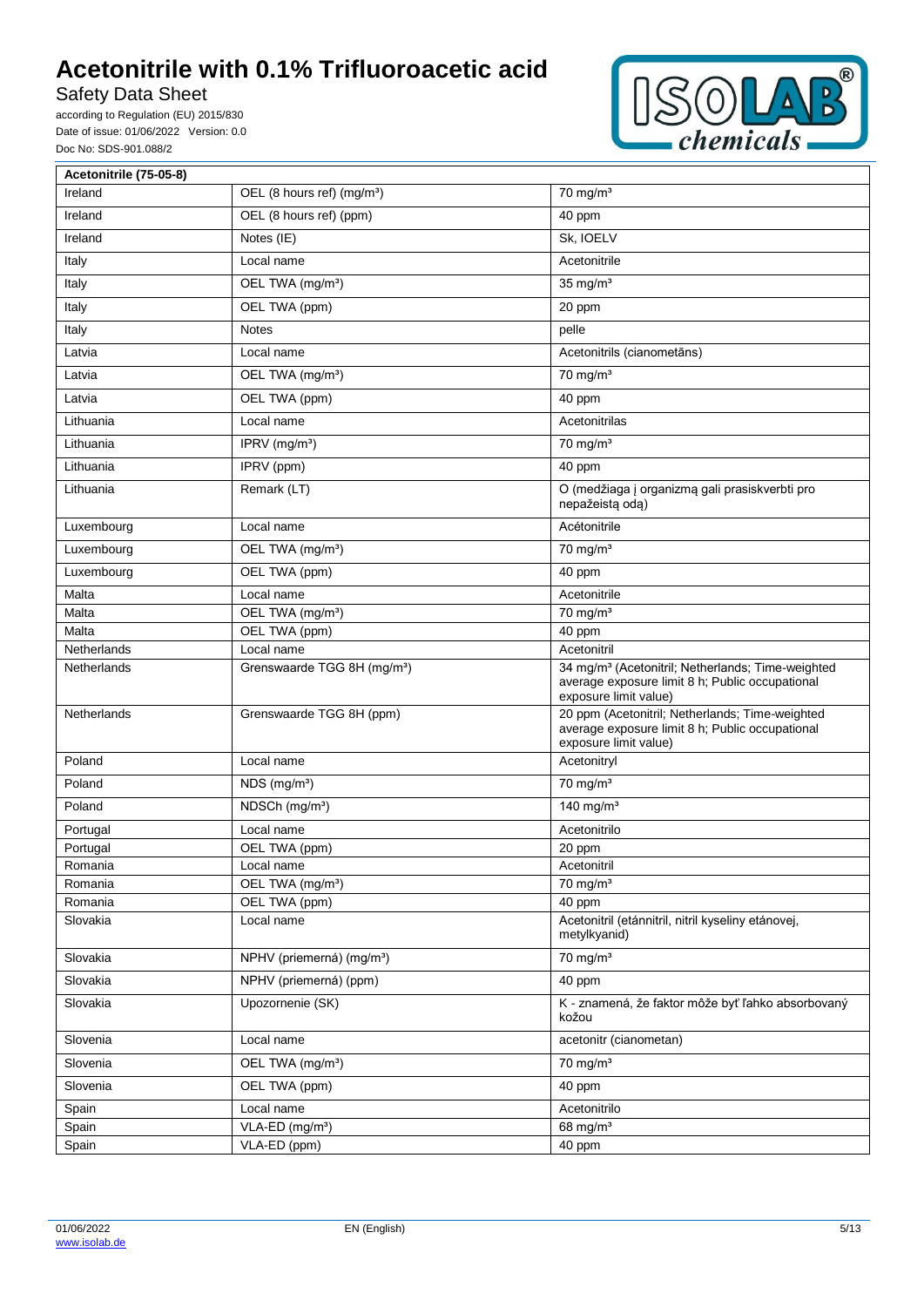# Safety Data Sheet

 $\bar{r}$ 

according to Regulation (EU) 2015/830 Date of issue: 01/06/2022 Version: 0.0 Doc No: SDS-901.088/2



| Acetonitrile (75-05-8)     |                                           |                                                                                                                                                                                                                                                                                                                                                                                                                                                                                                                                                                                                                                                                                                                                                                                                                                                                                                                                                                                            |
|----------------------------|-------------------------------------------|--------------------------------------------------------------------------------------------------------------------------------------------------------------------------------------------------------------------------------------------------------------------------------------------------------------------------------------------------------------------------------------------------------------------------------------------------------------------------------------------------------------------------------------------------------------------------------------------------------------------------------------------------------------------------------------------------------------------------------------------------------------------------------------------------------------------------------------------------------------------------------------------------------------------------------------------------------------------------------------------|
| Spain                      | Notes                                     | Vía dérmica (Indica que, en las exposiciones a esta<br>sustancia, la aportación por la vía cutánea puede<br>resultar significativa para el contenido corporal total si<br>no se adoptan medidas para prevenir la absorción. En<br>estas situaciones, es aconsejable la utilización del<br>control biológico para poder cuantificar la cantidad<br>global absorbida del contaminante. Para más<br>información véase el Apartado 5 de este documento),<br>VLI (Agente químico para el que la U.E. estableció en<br>su día un valor límite indicativo. Todos estos agentes<br>químicos figuran al menos en una de las directivas de<br>valores límite indicativos publicadas hasta ahora (ver<br>Anexo C. Bibliografía). Los estados miembros<br>disponen de un tiempo fijado en dichas directivas para<br>su transposición a los valores límites de cada país<br>miembro. Una vez adoptados, estos valores tienen la<br>misma validez que el resto de los valores adoptados<br>por el país). |
| Sweden                     | Local name                                | Acetonitril                                                                                                                                                                                                                                                                                                                                                                                                                                                                                                                                                                                                                                                                                                                                                                                                                                                                                                                                                                                |
| Sweden                     | nivågränsvärde (NVG) (mg/m <sup>3</sup> ) | 50 mg/ $m3$                                                                                                                                                                                                                                                                                                                                                                                                                                                                                                                                                                                                                                                                                                                                                                                                                                                                                                                                                                                |
| Sweden                     | nivågränsvärde (NVG) (ppm)                | 30 ppm                                                                                                                                                                                                                                                                                                                                                                                                                                                                                                                                                                                                                                                                                                                                                                                                                                                                                                                                                                                     |
| Sweden                     | kortidsvärde (KTV) (mg/m <sup>3</sup> )   | 100 mg/m $3$                                                                                                                                                                                                                                                                                                                                                                                                                                                                                                                                                                                                                                                                                                                                                                                                                                                                                                                                                                               |
| Sweden                     | kortidsvärde (KTV) (ppm)                  | 60 ppm                                                                                                                                                                                                                                                                                                                                                                                                                                                                                                                                                                                                                                                                                                                                                                                                                                                                                                                                                                                     |
| Sweden                     | Anmärkning (SE)                           | H (Ämnet kan lätt upptas genom huden Det<br>föreskrivna gränsvärdet bedöms ge tillräckligt skydd<br>endast under förutsättning att huden är skyddad mot<br>exponering för ämnet ifråga); V (Vägledande<br>korttidsgränsvärde ska användas som ett<br>rekommenderat högsta värde som inte bör<br>överskridas)                                                                                                                                                                                                                                                                                                                                                                                                                                                                                                                                                                                                                                                                               |
| United Kingdom             | Local name                                | Acetonitrile                                                                                                                                                                                                                                                                                                                                                                                                                                                                                                                                                                                                                                                                                                                                                                                                                                                                                                                                                                               |
| United Kingdom             | WEL TWA (mg/m <sup>3</sup> )              | 68 mg/m <sup>3</sup> Acetonitrile; United Kingdom; Time-weighted<br>average exposure limit 8 h; Workplace exposure limit<br>(EH40/2005)                                                                                                                                                                                                                                                                                                                                                                                                                                                                                                                                                                                                                                                                                                                                                                                                                                                    |
| United Kingdom             | WEL TWA (ppm)                             | 40 ppm Acetonitrile; United Kingdom; Time-weighted<br>average exposure limit 8 h; Workplace exposure limit<br>(EH40/2005)                                                                                                                                                                                                                                                                                                                                                                                                                                                                                                                                                                                                                                                                                                                                                                                                                                                                  |
| United Kingdom             | WEL STEL (mg/m <sup>3</sup> )             | 102 mg/m <sup>3</sup> Acetonitrile; United Kingdom; Short time<br>value; Workplace exposure limit (EH40/2005)                                                                                                                                                                                                                                                                                                                                                                                                                                                                                                                                                                                                                                                                                                                                                                                                                                                                              |
| United Kingdom             | WEL STEL (ppm)                            | 60 ppm Acetonitrile; United Kingdom; Short time value;<br>Workplace exposure limit (EH40/2005)                                                                                                                                                                                                                                                                                                                                                                                                                                                                                                                                                                                                                                                                                                                                                                                                                                                                                             |
| Iceland                    | Local name                                | Asetónítríl                                                                                                                                                                                                                                                                                                                                                                                                                                                                                                                                                                                                                                                                                                                                                                                                                                                                                                                                                                                |
| Iceland                    | OEL (8 hours ref) (mg/m <sup>3</sup> )    | $70$ mg/m <sup>3</sup>                                                                                                                                                                                                                                                                                                                                                                                                                                                                                                                                                                                                                                                                                                                                                                                                                                                                                                                                                                     |
| Iceland                    | OEL (8 hours ref) (ppm)                   | 40 ppm                                                                                                                                                                                                                                                                                                                                                                                                                                                                                                                                                                                                                                                                                                                                                                                                                                                                                                                                                                                     |
| Iceland                    | Notes (IS)                                | H                                                                                                                                                                                                                                                                                                                                                                                                                                                                                                                                                                                                                                                                                                                                                                                                                                                                                                                                                                                          |
| <b>Russian Federation</b>  | Local name                                | Ацетонитрил                                                                                                                                                                                                                                                                                                                                                                                                                                                                                                                                                                                                                                                                                                                                                                                                                                                                                                                                                                                |
| <b>Russian Federation</b>  | OEL Ceiling (mg/m <sup>3</sup> )          | $10 \text{ mg/m}^3$                                                                                                                                                                                                                                                                                                                                                                                                                                                                                                                                                                                                                                                                                                                                                                                                                                                                                                                                                                        |
| <b>Russian Federation</b>  | Remark (RU)                               | 3 класс опасности - опасное; п (пары и/или газы)                                                                                                                                                                                                                                                                                                                                                                                                                                                                                                                                                                                                                                                                                                                                                                                                                                                                                                                                           |
| Norway                     | Local name                                | Acetonitril                                                                                                                                                                                                                                                                                                                                                                                                                                                                                                                                                                                                                                                                                                                                                                                                                                                                                                                                                                                |
| Norway                     | Grenseverdier (AN) (mg/m <sup>3</sup> )   | $50$ mg/m <sup>3</sup>                                                                                                                                                                                                                                                                                                                                                                                                                                                                                                                                                                                                                                                                                                                                                                                                                                                                                                                                                                     |
| Norway                     | Grenseverdier (AN) (ppm)                  | 30 ppm                                                                                                                                                                                                                                                                                                                                                                                                                                                                                                                                                                                                                                                                                                                                                                                                                                                                                                                                                                                     |
| Norway                     | Merknader (NO)                            | H (Kjemikalier som kan tas opp gjennom huden); E<br>(EU har en veiledende grenseverdi for stoffet)                                                                                                                                                                                                                                                                                                                                                                                                                                                                                                                                                                                                                                                                                                                                                                                                                                                                                         |
| Switzerland                | Local name                                | Acetonitril                                                                                                                                                                                                                                                                                                                                                                                                                                                                                                                                                                                                                                                                                                                                                                                                                                                                                                                                                                                |
| Switzerland                | $MAK$ (mg/m <sup>3</sup> )                | 34 mg/ $m3$                                                                                                                                                                                                                                                                                                                                                                                                                                                                                                                                                                                                                                                                                                                                                                                                                                                                                                                                                                                |
| Switzerland                | MAK (ppm)                                 | 20 ppm                                                                                                                                                                                                                                                                                                                                                                                                                                                                                                                                                                                                                                                                                                                                                                                                                                                                                                                                                                                     |
| Switzerland                | KZGW (mg/m <sup>3</sup> )                 | 68 mg/m <sup>3</sup>                                                                                                                                                                                                                                                                                                                                                                                                                                                                                                                                                                                                                                                                                                                                                                                                                                                                                                                                                                       |
| Switzerland<br>Switzerland | KZGW (ppm)<br>Remark (CH)                 | 40 ppm<br>H SS <sub>C</sub> - UAW, Leber <sup>KT AN</sup> - INRS, NIOSH                                                                                                                                                                                                                                                                                                                                                                                                                                                                                                                                                                                                                                                                                                                                                                                                                                                                                                                    |
| 01/06/2022                 | EN (English)                              | 6/13                                                                                                                                                                                                                                                                                                                                                                                                                                                                                                                                                                                                                                                                                                                                                                                                                                                                                                                                                                                       |
|                            |                                           |                                                                                                                                                                                                                                                                                                                                                                                                                                                                                                                                                                                                                                                                                                                                                                                                                                                                                                                                                                                            |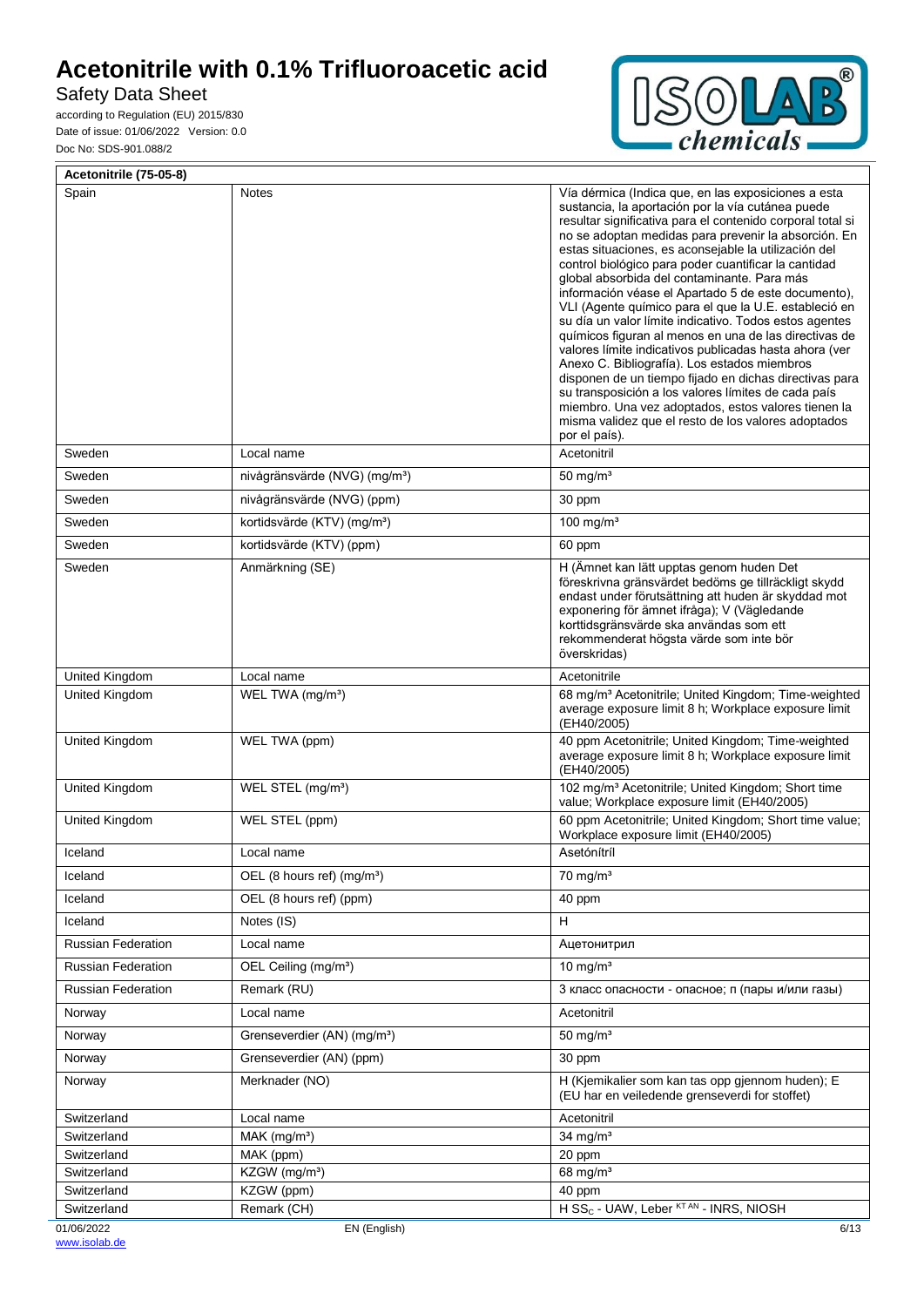# Safety Data Sheet

according to Regulation (EU) 2015/830 Date of issue: 01/06/2022 Version: 0.0 Doc No: SDS-901.088/2



| Acetonitrile (75-05-8)         |                                     |                                                                                                                |
|--------------------------------|-------------------------------------|----------------------------------------------------------------------------------------------------------------|
| Turkey                         | Local name                          | Asetonitril                                                                                                    |
| Turkey                         | OEL TWA (mg/m <sup>3</sup> )        | $70 \text{ mg/m}^3$                                                                                            |
| Turkey                         | OEL TWA (ppm)                       | 40 ppm                                                                                                         |
| Turkey                         | Comments                            | Deri                                                                                                           |
| Australia                      | Local name                          | Acetonitrile                                                                                                   |
| Australia                      | TWA $(mg/m3)$                       | $67 \text{ mg/m}^3$                                                                                            |
| Australia                      | TWA (ppm)                           | 40 ppm                                                                                                         |
| Australia                      | $STEL$ (mg/m <sup>3</sup> )         | 101 mg/ $m3$                                                                                                   |
| Australia                      | STEL (ppm)                          | 60 ppm                                                                                                         |
| Australia                      | Remark (AU)                         | Sk - Absorption through the skin may be a significant<br>source of exposure.                                   |
| USA - ACGIH                    | Local name                          | Acetonitrile                                                                                                   |
| USA - ACGIH                    | ACGIH TWA (ppm)                     | 20 ppm (Acetonitrile; USA; Time-weighted average<br>exposure limit 8 h; TLV - Adopted Value)                   |
| USA - ACGIH                    | Remark (ACGIH)                      | <b>LRT</b> irr                                                                                                 |
| USA - OSHA                     | Local name                          | Acetonitrile                                                                                                   |
| USA - OSHA                     | OSHA PEL (TWA) (mg/m <sup>3</sup> ) | $70 \text{ mg/m}^3$                                                                                            |
| USA - OSHA                     | OSHA PEL (TWA) (ppm)                | 40 ppm                                                                                                         |
| Trifluoroacetic acid (76-05-1) |                                     |                                                                                                                |
| USA - ACGIH                    | ACGIH TWA (mg/m <sup>3</sup> )      | 2.5 mg/m <sup>3</sup> (Fluorides, as F; USA; Time-weighted<br>average exposure limit 8 h; TLV - Adopted Value) |

# **8.2. Exposure controls**

### **Appropriate engineering controls:**

Ensure good ventilation of the work station.

**Personal protective equipment:**

Gloves. Safety glasses.

### **Hand protection:**

Protective gloves

#### **Eye protection:**

Safety glasses

#### **Skin and body protection:**

Wear suitable protective clothing

#### **Respiratory protection:**

Wear respiratory protection



#### **Environmental exposure controls:**

Avoid release to the environment.

| <b>SECTION 9: Physical and chemical properties</b> |                                                       |      |  |  |
|----------------------------------------------------|-------------------------------------------------------|------|--|--|
| 9.1.                                               | Information on basic physical and chemical properties |      |  |  |
| Physical state                                     | : Liquid                                              |      |  |  |
| Appearance                                         | : Liquid.                                             |      |  |  |
| Colour                                             | : Colourless.                                         |      |  |  |
| Odour                                              | : Sweet odour. Aromatic odour. Ether-like odour.      |      |  |  |
| Odour threshold                                    | : No data available                                   |      |  |  |
| pH                                                 | : No data available                                   |      |  |  |
| 01/06/2022                                         | EN (English)                                          | 7/13 |  |  |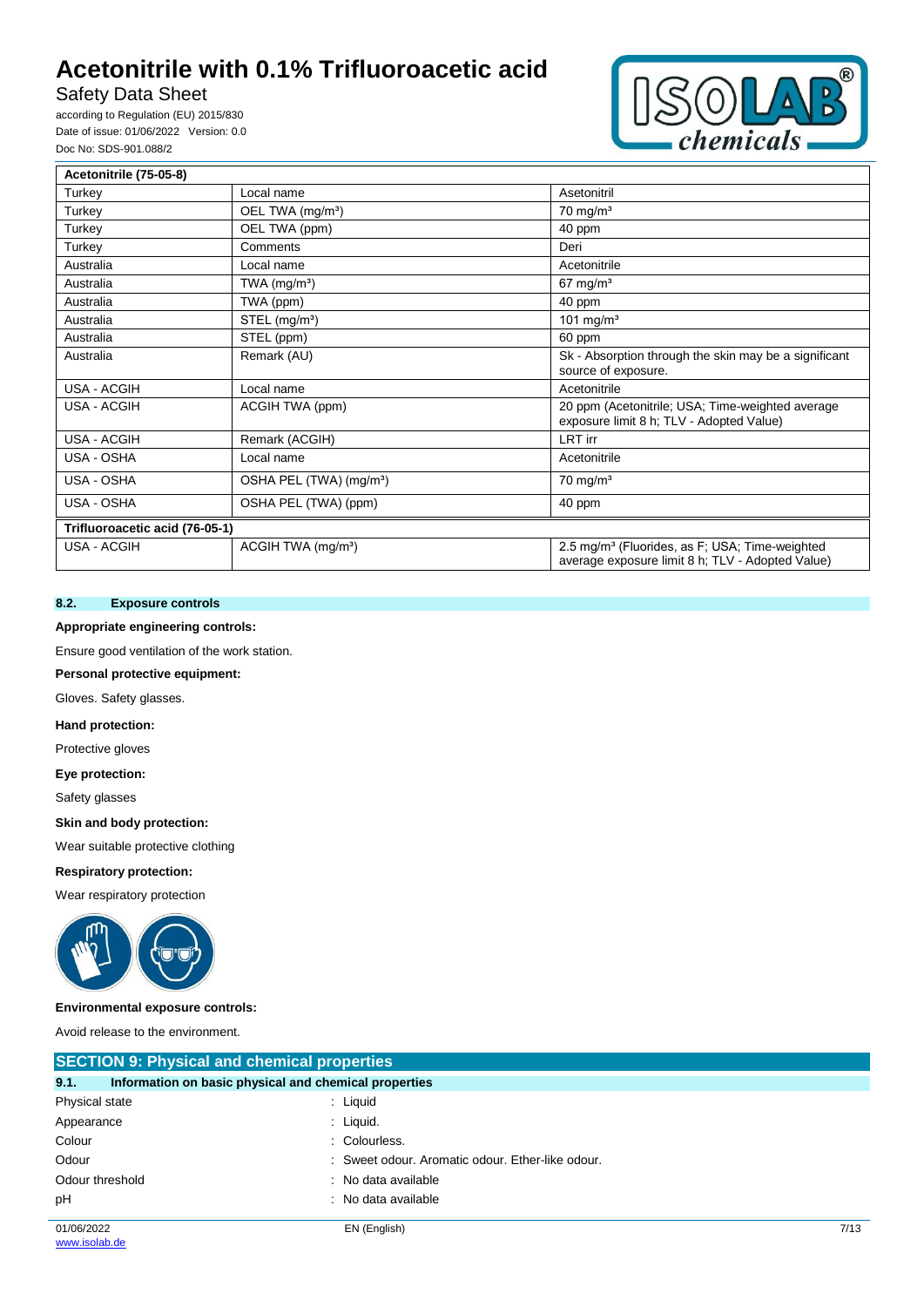# Safety Data Sheet

according to Regulation (EU) 2015/830 Date of issue: 01/06/2022 Version: 0.0 Doc No: SDS-901.088/2



| Relative evaporation rate (butylacetate=1) | : No data available                                                                                                                                                                                                                                                                            |  |
|--------------------------------------------|------------------------------------------------------------------------------------------------------------------------------------------------------------------------------------------------------------------------------------------------------------------------------------------------|--|
| Melting point                              | : $\approx$ 45.7 °C                                                                                                                                                                                                                                                                            |  |
| Freezing point                             | : No data available                                                                                                                                                                                                                                                                            |  |
| Boiling point                              | $\approx 81.6 \degree C$ (1013 hPa)                                                                                                                                                                                                                                                            |  |
| Flash point                                | : $\approx$ 2 °C                                                                                                                                                                                                                                                                               |  |
| Auto-ignition temperature                  | : No data available                                                                                                                                                                                                                                                                            |  |
| Decomposition temperature                  | : No data available                                                                                                                                                                                                                                                                            |  |
| Flammability (solid, gas)                  | : Not applicable                                                                                                                                                                                                                                                                               |  |
| Vapour pressure                            | : ≈ 97 hPa (20 °C)                                                                                                                                                                                                                                                                             |  |
| Relative vapour density at 20 °C           | No data available                                                                                                                                                                                                                                                                              |  |
| Relative density                           | : No data available                                                                                                                                                                                                                                                                            |  |
| Density                                    | $\approx$ 786 kg/m <sup>3</sup>                                                                                                                                                                                                                                                                |  |
| Solubility                                 | Soluble in water. Soluble in ethanol. Soluble in ether. Soluble in acetone. Soluble in chloroform.<br>Soluble in methylacetate. Soluble in dichloroethane. Soluble in tetrachloromethane. Soluble in<br>tetrachloroethene. Soluble in methanol. Soluble in ethylacetate. Soluble in oils/fats. |  |
| Log Pow                                    | : No data available                                                                                                                                                                                                                                                                            |  |
| Viscosity, kinematic                       | : No data available                                                                                                                                                                                                                                                                            |  |
| Viscosity, dynamic                         | : No data available                                                                                                                                                                                                                                                                            |  |
| Explosive properties                       | : No data available                                                                                                                                                                                                                                                                            |  |
| Oxidising properties                       | : No data available                                                                                                                                                                                                                                                                            |  |
| <b>Explosive limits</b>                    | $: 3.0 - 17 \%$ (V)                                                                                                                                                                                                                                                                            |  |
| 9.2.<br><b>Other information</b>           |                                                                                                                                                                                                                                                                                                |  |

### No additional information available

| <b>SECTION 10: Stability and reactivity</b> |  |
|---------------------------------------------|--|
|                                             |  |

| 10.1. | Reactivity                          |
|-------|-------------------------------------|
|       | Highly flammable liquid and vapour. |
| 10.2. | <b>Chemical stability</b>           |
|       |                                     |

Stable under normal conditions.

# **10.3. Possibility of hazardous reactions**

No dangerous reactions known under normal conditions of use.

### **10.4. Conditions to avoid**

Avoid contact with hot surfaces. Heat. No flames, no sparks. Eliminate all sources of ignition.

### **10.5. Incompatible materials**

No additional information available

### **10.6. Hazardous decomposition products**

Under normal conditions of storage and use, hazardous decomposition products should not be produced.

| <b>SECTION 11: Toxicological information</b>  |                                                                       |  |  |  |
|-----------------------------------------------|-----------------------------------------------------------------------|--|--|--|
| Information on toxicological effects<br>11.1. |                                                                       |  |  |  |
| Acute toxicity                                | : Oral: Harmful if swallowed. Inhalation: vapour: Harmful if inhaled. |  |  |  |
| ATE CLP (oral)                                | 500.5005005005 mg/kg bodyweight                                       |  |  |  |
| ATE CLP (vapours)                             | 11.011011011 mg/l/4h                                                  |  |  |  |
| Acetonitrile (75-05-8)                        |                                                                       |  |  |  |
| LD50 oral rat                                 | > 1327 mg/kg (Rat)                                                    |  |  |  |
| LC50 inhalation rat (mg/l)                    | 27 mg/l/4h (Rat)                                                      |  |  |  |
| LC50 inhalation rat (ppm)                     | 16000 ppm/4h (Rat)                                                    |  |  |  |
| Skin corrosion/irritation                     | : Not classified                                                      |  |  |  |
| Serious eye damage/irritation                 | : Causes serious eye irritation.                                      |  |  |  |
| Respiratory or skin sensitisation             | : Not classified                                                      |  |  |  |
| Germ cell mutagenicity                        | : Not classified                                                      |  |  |  |
| Carcinogenicity                               | : Not classified                                                      |  |  |  |
| Reproductive toxicity                         | : Not classified                                                      |  |  |  |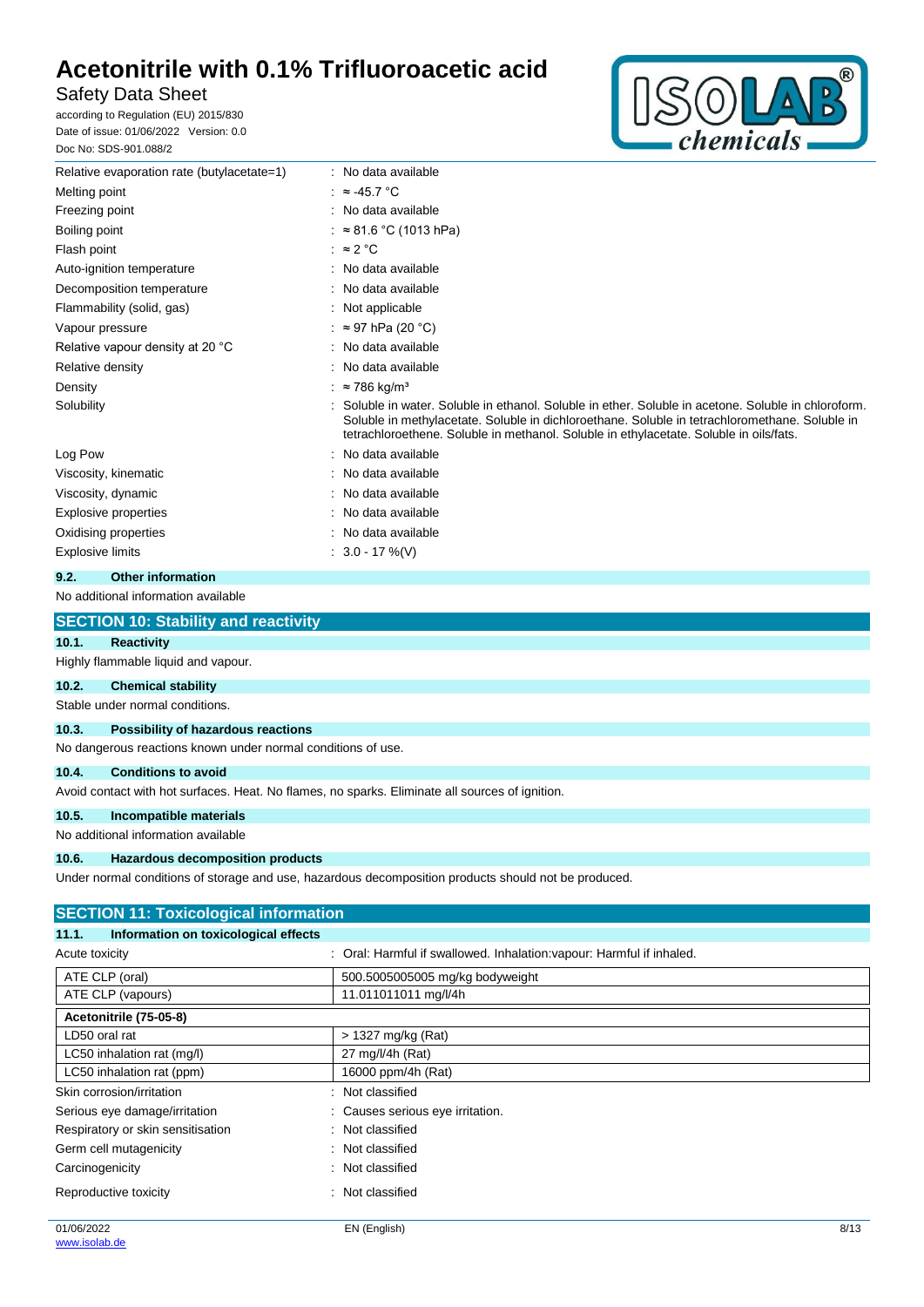# Safety Data Sheet

according to Regulation (EU) 2015/830 Date of issue: 01/06/2022 Version: 0.0



| Doc No: SDS-901.088/2  |                  |  |  |
|------------------------|------------------|--|--|
| STOT-single exposure   | : Not classified |  |  |
| STOT-repeated exposure | : Not classified |  |  |
| Aspiration hazard      | : Not classified |  |  |

| <b>SECTION 12: Ecological information</b> |                                                                                                                                                      |
|-------------------------------------------|------------------------------------------------------------------------------------------------------------------------------------------------------|
| <b>Toxicity</b><br>12.1.                  |                                                                                                                                                      |
| Ecology - general                         | : The product is not considered harmful to aquatic organisms nor to cause long-term adverse<br>effects in the environment.                           |
| Acetonitrile (75-05-8)                    |                                                                                                                                                      |
| LC50 fish 1                               | 1640 mg/l (LC50; Other; 96 h; Pimephales promelas; Flow-through system; Fresh water;<br>Experimental value)                                          |
| EC50 Daphnia 1                            | > 1000 mg/l (EC50; OECD 202: Daphnia sp. Acute Immobilisation Test; 48 h; Daphnia magna;<br>Semi-static system; Fresh water; Experimental value)     |
| Threshold limit algae 1                   | 9696 mg/l (EC50; ISO 10253; 72 h; Phaeodactylum; Static system; Salt water; Experimental<br>value)                                                   |
| Threshold limit algae 2                   | > 1000 mg/l (EC50; OECD 201: Alga, Growth Inhibition Test; 72 h; Pseudokirchneriella<br>subcapitata; Static system; Fresh water; Experimental value) |
| Trifluoroacetic acid (76-05-1)            |                                                                                                                                                      |
| LC50 fish 1                               | > 1200 mg/l (LC50; 96 h)                                                                                                                             |
| EC50 Daphnia 1                            | 55 mg/l (EC50; 24 h)                                                                                                                                 |
| EC50 other aquatic organisms 1            | 160 mg/l (72 h; Selenastrum capricornutum)                                                                                                           |
|                                           |                                                                                                                                                      |

### **12.2. Persistence and degradability**

| Acetonitrile (75-05-8)                                               |                                                                                       |  |  |
|----------------------------------------------------------------------|---------------------------------------------------------------------------------------|--|--|
| Persistence and degradability                                        | Readily biodegradable in water. No (test)data on mobility of the substance available. |  |  |
| Biochemical oxygen demand (BOD)                                      | $0.17$ g $O2/g$ substance                                                             |  |  |
| <b>ThOD</b>                                                          | 3.12 g $O_2$ /g substance                                                             |  |  |
| Trifluoroacetic acid (76-05-1)                                       |                                                                                       |  |  |
| Persistence and degradability<br>Not readily biodegradable in water. |                                                                                       |  |  |
| 12.3.<br><b>Bioaccumulative potential</b>                            |                                                                                       |  |  |

| Acetonitrile (75-05-8)                                                          |                                                                              |
|---------------------------------------------------------------------------------|------------------------------------------------------------------------------|
| BCF other aquatic organisms 1                                                   | 3.162 (BCF; BCFWIN)                                                          |
| Log Pow                                                                         | 0.29 (Weight of evidence approach; Equivalent or similar to OECD 107; 25 °C) |
| Low potential for bioaccumulation (Log Kow $<$ 4).<br>Bioaccumulative potential |                                                                              |
| Trifluoroacetic acid (76-05-1)                                                  |                                                                              |
| BCF fish 1                                                                      | $2$ (BCF)                                                                    |
| Log Pow                                                                         | $-4.1 - 0.325$                                                               |
| Bioaccumulative potential                                                       | Low potential for bioaccumulation (BCF $<$ 500).                             |
| 12.4.<br><b>Mobility in soil</b>                                                |                                                                              |

| Acetonitrile (75-05-8)                            |                                                           |
|---------------------------------------------------|-----------------------------------------------------------|
| tensior                                           | . (20 °C`<br>. N/m<br>$\sim$ . $\cup$ $\in$<br><u>_ ,</u> |
| 1つ 5<br><b>Paculte of PRT and vPvR accordment</b> |                                                           |

#### **12.5. Results of PBT and vPvB assessment** No additional information available

# **12.6. Other adverse effects**

# No additional information available

|       | <b>SECTION 13: Disposal considerations</b> |                                                                                               |
|-------|--------------------------------------------|-----------------------------------------------------------------------------------------------|
| 13.1. | Waste treatment methods                    |                                                                                               |
|       | Waste treatment methods                    | : Dispose of contents/container in accordance with licensed collector's sorting instructions. |
|       | Additional information                     | : Flammable vapours may accumulate in the container.                                          |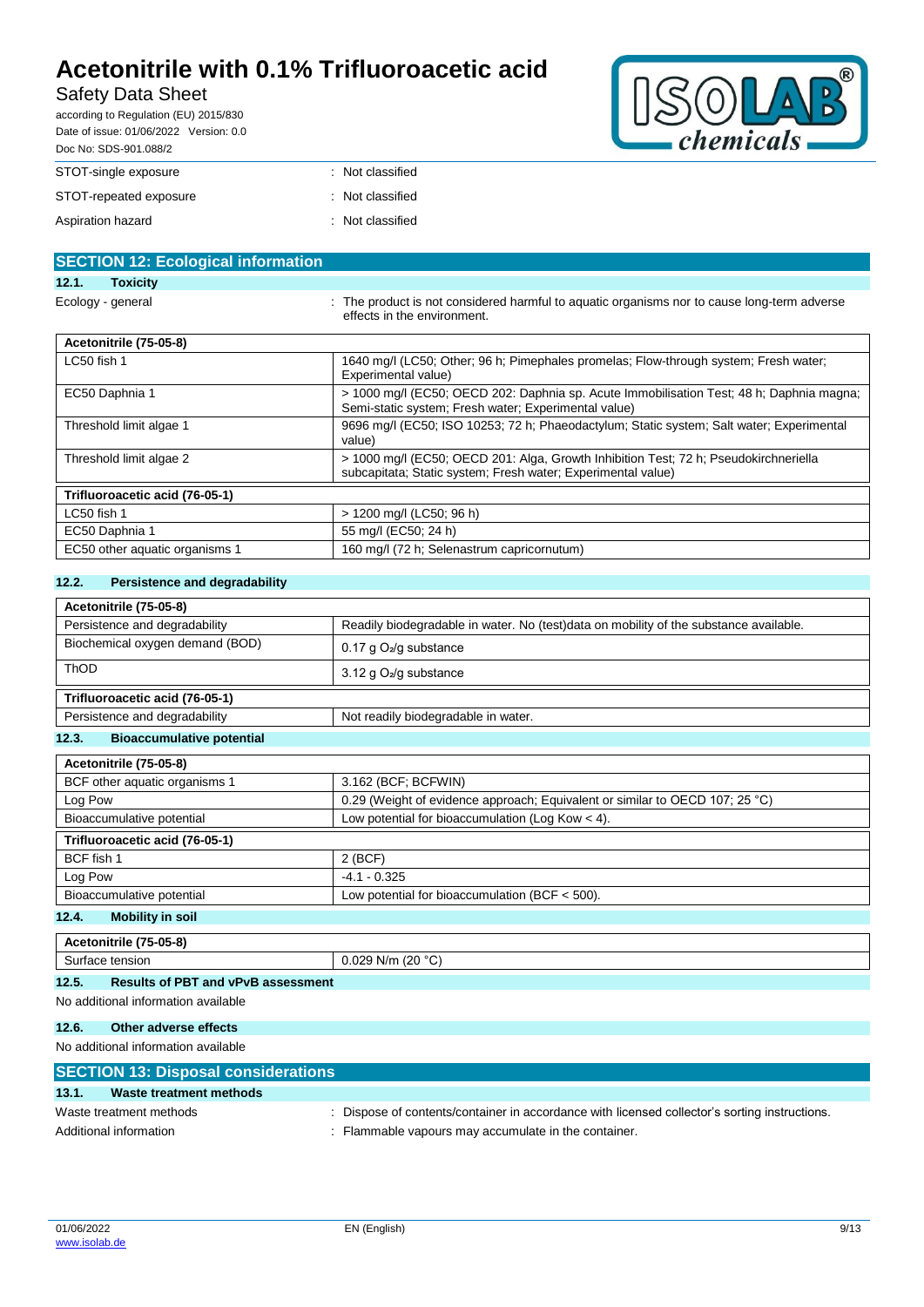# Safety Data Sheet

according to Regulation (EU) 2015/830 Date of issue: 01/06/2022 Version: 0.0 Doc No: SDS-901.088/2



# **SECTION 14: Transport information**

### In accordance with ADR / RID / IMDG / IATA / ADN

| <b>ADR</b>                                 | <b>IMDG</b>                                                   | <b>IATA</b>                           | <b>ADN</b>                            | <b>RID</b>                            |  |
|--------------------------------------------|---------------------------------------------------------------|---------------------------------------|---------------------------------------|---------------------------------------|--|
| 14.1.<br><b>UN number</b>                  |                                                               |                                       |                                       |                                       |  |
| 1648                                       | 1648                                                          | 1648                                  | 1648                                  | 1648                                  |  |
| 14.2.<br>UN proper shipping name           |                                                               |                                       |                                       |                                       |  |
| <b>ACETONITRILE</b>                        | <b>ACETONITRILE</b>                                           | Acetonitrile                          | <b>ACETONITRILE</b>                   | <b>ACETONITRILE</b>                   |  |
| <b>Transport document description</b>      |                                                               |                                       |                                       |                                       |  |
| UN 1648 ACETONITRILE,<br>3, II, (D/E)      | UN 1648 ACETONITRILE,<br>3, II $(2^{\circ}C \text{ c.c.})$    | UN 1648 Acetonitrile, 3, II           | UN 1648 ACETONITRILE,<br>$3,$ II      | UN 1648 ACETONITRILE,<br>$3,$ II      |  |
| 14.3.<br><b>Transport hazard class(es)</b> |                                                               |                                       |                                       |                                       |  |
| 3                                          | 3                                                             | 3                                     | 3                                     | 3                                     |  |
|                                            |                                                               |                                       |                                       | U                                     |  |
| 14.4.<br><b>Packing group</b>              |                                                               |                                       |                                       |                                       |  |
| Ш                                          | н                                                             | Ш                                     | Ш                                     | Ш                                     |  |
| 14.5.<br><b>Environmental hazards</b>      |                                                               |                                       |                                       |                                       |  |
| Dangerous for the<br>environment : No      | Dangerous for the<br>environment : No<br>Marine pollutant: No | Dangerous for the<br>environment : No | Dangerous for the<br>environment : No | Dangerous for the<br>environment : No |  |
| No supplementary information available     |                                                               |                                       |                                       |                                       |  |

#### **14.6. Special precautions for user**

| - Overland transport                                         |                      |
|--------------------------------------------------------------|----------------------|
| Classification code (ADR)                                    | F <sub>1</sub>       |
| Limited quantities (ADR)                                     | 11                   |
| Excepted quantities (ADR)                                    | E <sub>2</sub>       |
| Packing instructions (ADR)                                   | P001, IBC02, R001    |
| Mixed packing provisions (ADR)                               | MP19                 |
| Portable tank and bulk container instructions<br>(ADR)       | T7                   |
| Portable tank and bulk container special<br>provisions (ADR) | TP <sub>2</sub><br>÷ |
| Tank code (ADR)                                              | <b>LGBF</b><br>÷     |
| Vehicle for tank carriage                                    | FL.                  |
| Transport category (ADR)                                     | $\overline{2}$       |
| Special provisions for carriage - Operation<br>(ADR)         | S2, S20              |
| Hazard identification number (Kemler No.)                    | 33<br>İ.             |
| Orange plates                                                | $\frac{33}{1648}$    |
| Tunnel restriction code (ADR)                                | D/E                  |
| - Transport by sea                                           |                      |
| Limited quantities (IMDG)                                    | 1 <sup>L</sup>       |
| Excepted quantities (IMDG)                                   | E <sub>2</sub><br>t. |
| Packing instructions (IMDG)                                  | P001<br>t            |
| IBC packing instructions (IMDG)                              | IBC02                |
| Tank instructions (IMDG)                                     | T <sub>7</sub>       |
| Tank special provisions (IMDG)                               | TP <sub>2</sub>      |
| EmS-No. (Fire)                                               | F-E<br>t.            |
| EmS-No. (Spillage)                                           | $S-D$<br>t.          |
| Stowage category (IMDG)                                      | в                    |
|                                                              |                      |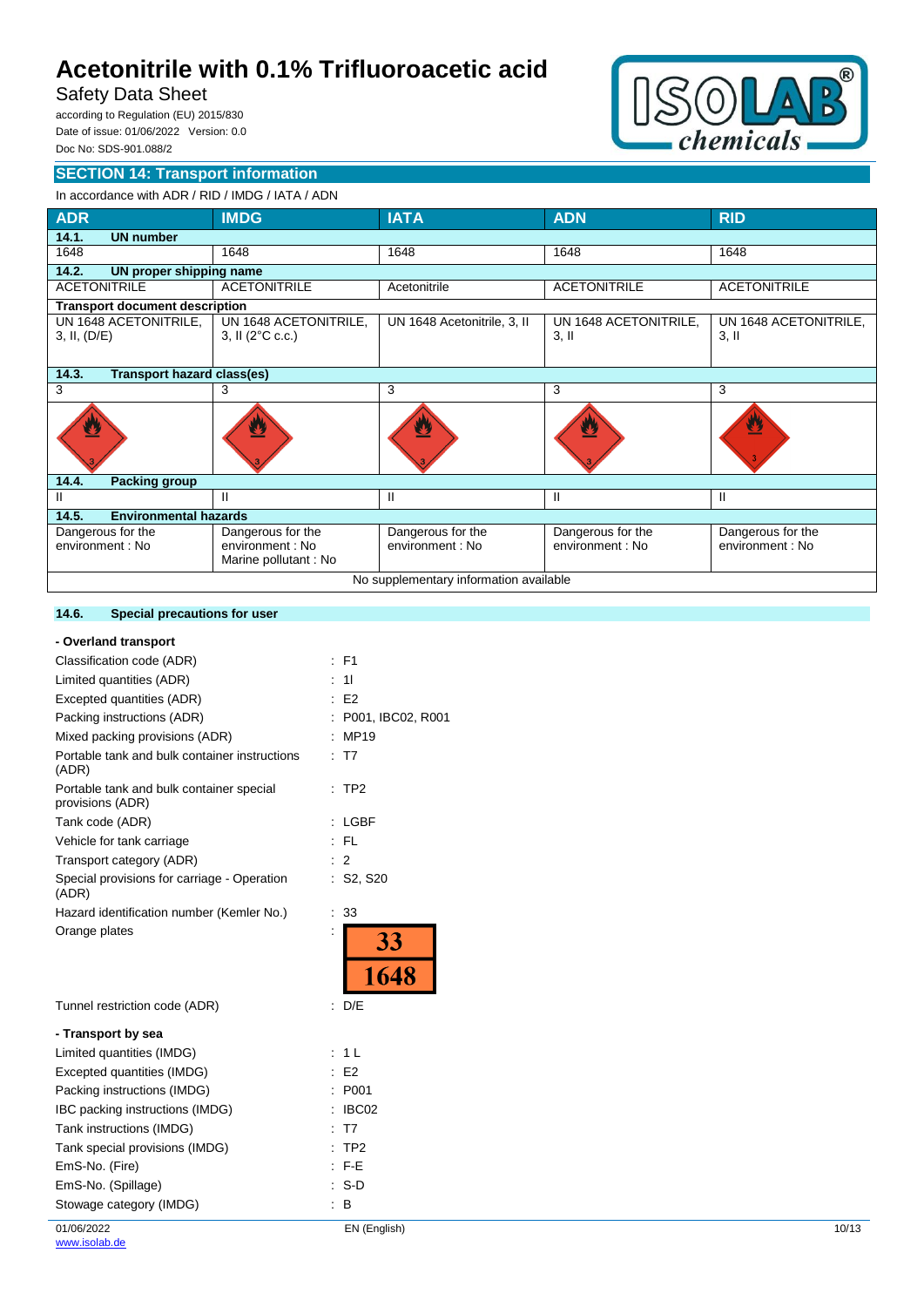# Safety Data Sheet

according to Regulation (EU) 2015/830 Date of issue: 01/06/2022 Version: 0.0 Doc No: SDS-901.088/2



| Stowage and handling (IMDG)                                               | $:$ SW2                                                                                                                                                                                                                  |
|---------------------------------------------------------------------------|--------------------------------------------------------------------------------------------------------------------------------------------------------------------------------------------------------------------------|
| Flash point (IMDG)                                                        | $: 2^{\circ}$ C c.c.                                                                                                                                                                                                     |
| Properties and observations (IMDG)                                        | : Colourless, volatile liquid. Flashpoint: 2°C c.c. Explosive limits: 3% to 16% Miscible with<br>water. When involved in a fire, evolves toxic cyanide fumes. Harmful if swallowed, by skin<br>contact or by inhalation. |
| MFAG-No                                                                   | : 127                                                                                                                                                                                                                    |
| - Air transport                                                           |                                                                                                                                                                                                                          |
| PCA Excepted quantities (IATA)                                            | $\therefore$ E2                                                                                                                                                                                                          |
| PCA Limited quantities (IATA)                                             | : Y341                                                                                                                                                                                                                   |
| PCA limited quantity max net quantity (IATA)                              | : 1L                                                                                                                                                                                                                     |
| PCA packing instructions (IATA)                                           | : 353                                                                                                                                                                                                                    |
| PCA max net quantity (IATA)                                               | : 5L                                                                                                                                                                                                                     |
| CAO packing instructions (IATA)                                           | : 364                                                                                                                                                                                                                    |
| CAO max net quantity (IATA)                                               | : 60L                                                                                                                                                                                                                    |
| ERG code (IATA)                                                           | : 3L                                                                                                                                                                                                                     |
| - Inland waterway transport                                               |                                                                                                                                                                                                                          |
| Classification code (ADN)                                                 | $:$ F1                                                                                                                                                                                                                   |
| Limited quantities (ADN)                                                  | : 1L                                                                                                                                                                                                                     |
| Excepted quantities (ADN)                                                 | E2                                                                                                                                                                                                                       |
| Carriage permitted (ADN)                                                  | : T                                                                                                                                                                                                                      |
| Equipment required (ADN)                                                  | $:$ PP, EX, A                                                                                                                                                                                                            |
| Ventilation (ADN)                                                         | : VE01                                                                                                                                                                                                                   |
| Number of blue cones/lights (ADN)                                         | $\therefore$ 1                                                                                                                                                                                                           |
| - Rail transport                                                          |                                                                                                                                                                                                                          |
| Classification code (RID)                                                 | $E$ F1                                                                                                                                                                                                                   |
| Limited quantities (RID)                                                  | : 1L                                                                                                                                                                                                                     |
| Excepted quantities (RID)                                                 | $\cdot$ E2                                                                                                                                                                                                               |
| Packing instructions (RID)                                                | : P001, IBC02, R001                                                                                                                                                                                                      |
| Mixed packing provisions (RID)                                            | : MP19                                                                                                                                                                                                                   |
| Portable tank and bulk container instructions<br>(RID)                    | : T7                                                                                                                                                                                                                     |
| Portable tank and bulk container special<br>provisions (RID)              | :TP2                                                                                                                                                                                                                     |
| Tank codes for RID tanks (RID)                                            | : LGBF                                                                                                                                                                                                                   |
| Transport category (RID)                                                  | $\therefore$ 2                                                                                                                                                                                                           |
| Colis express (express parcels) (RID)                                     | $\therefore$ CE7                                                                                                                                                                                                         |
| Hazard identification number (RID)                                        | : 33                                                                                                                                                                                                                     |
| 117<br>Transport in bulk according to Anney II of Marnol and the IRC Code |                                                                                                                                                                                                                          |

#### **14.7.** Transport in bulk according to Annex II of Marpol and the I

Not applicable

# **SECTION 15: Regulatory information**

**15.1. Safety, health and environmental regulations/legislation specific for the substance or mixture**

# **15.1.1. EU-Regulations**

Contains no REACH substances with Annex XVII restrictions Contains no substance on the REACH candidate list Contains no REACH Annex XIV substances

#### **15.1.2. National regulations**

#### **Germany**

| VwVwS Annex reference                                                          | Water hazard class (WGK) 2, hazard to waters (Classification according to VwVwS, Annex 4) |
|--------------------------------------------------------------------------------|-------------------------------------------------------------------------------------------|
| 12th Ordinance Implementing the Federal<br>Immission Control Act - 12. BlmSchV | Is not subject of the 12. BlmSchV (Hazardous Incident Ordinance)                          |

#### **Netherlands**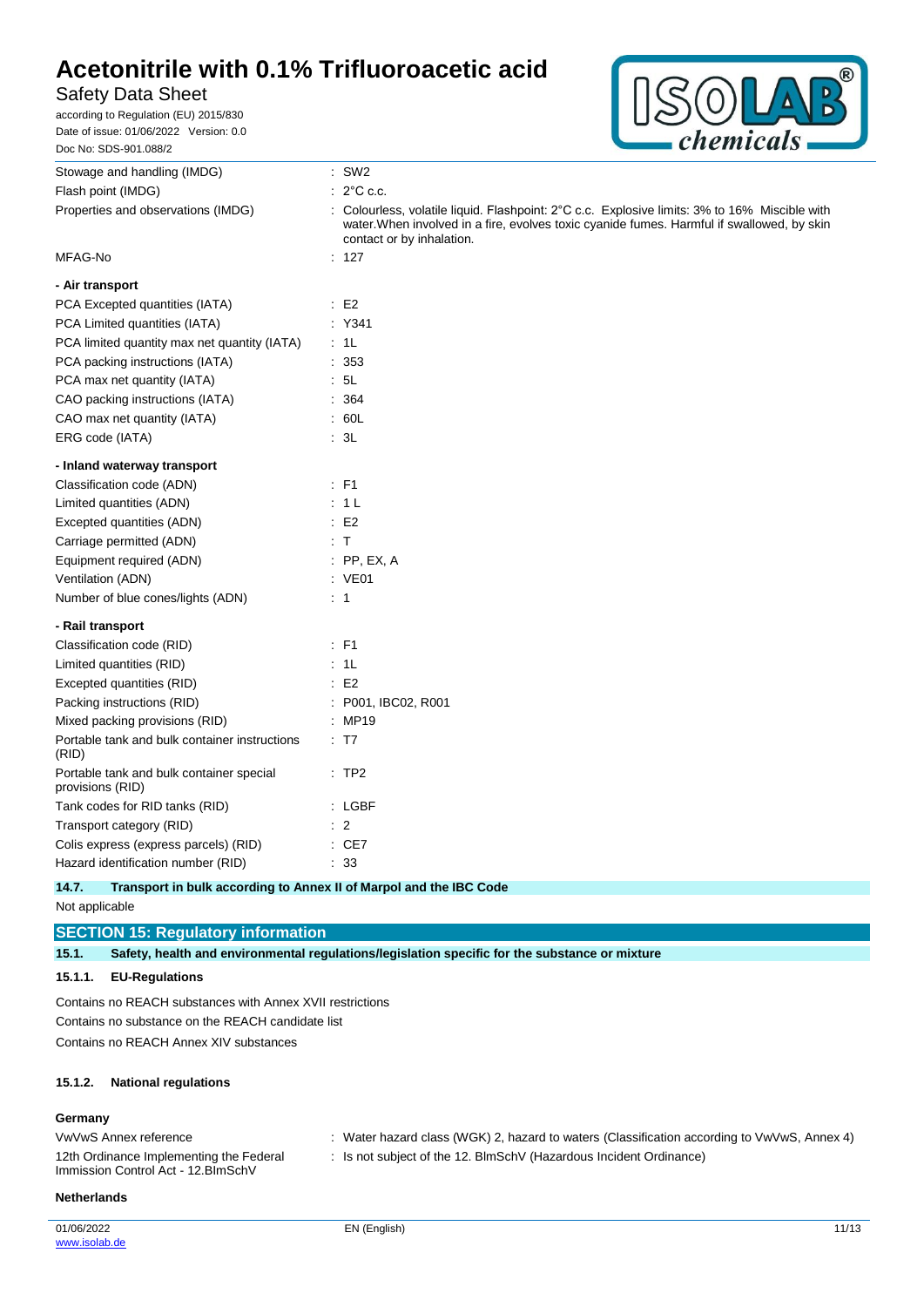# Safety Data Sheet

according to Regulation (EU) 2015/830 Date of issue: 01/06/2022 Version: 0.0 Doc No: SDS-901.088/2



| <u> סטט. ו זי טשט טאט ווי</u>                                                        |                                                                                                                                              |  |
|--------------------------------------------------------------------------------------|----------------------------------------------------------------------------------------------------------------------------------------------|--|
| SZW-lijst van kankerverwekkende stoffen                                              | : None of the components are listed                                                                                                          |  |
| SZW-lijst van mutagene stoffen                                                       | : None of the components are listed                                                                                                          |  |
| NIET-limitatieve lijst van voor de voortplanting<br>giftige stoffen - Borstvoeding   | None of the components are listed                                                                                                            |  |
| NIET-limitatieve lijst van voor de voortplanting<br>giftige stoffen - Vruchtbaarheid | None of the components are listed                                                                                                            |  |
| NIET-limitatieve lijst van voor de voortplanting<br>giftige stoffen – Ontwikkeling   | None of the components are listed                                                                                                            |  |
| <b>Denmark</b>                                                                       |                                                                                                                                              |  |
| <b>Classification remarks</b>                                                        | Emergency management guidelines for the storage of flammable liquids must be followed                                                        |  |
| Recommendations Danish Regulation                                                    | : Young people below the age of 18 years are not allowed to use the product                                                                  |  |
|                                                                                      | Pregnant/breastfeeding women working with the product must not be in direct contact with the<br>product                                      |  |
|                                                                                      | The requirements from the Danish Working Environment Authorities regarding work with<br>carcinogens must be followed during use and disposal |  |

### **15.2. Chemical safety assessment**

No chemical safety assessment has been carried out

# **SECTION 16: Other information**

| Abbreviations and acronyms: |                                                                                                   |  |
|-----------------------------|---------------------------------------------------------------------------------------------------|--|
| <b>ADN</b>                  | European Agreement concerning the International Carriage of Dangerous Goods by Inland Waterways   |  |
| <b>ADR</b>                  | European Agreement concerning the International Carriage of Dangerous Goods by Road               |  |
| <b>ATE</b>                  | <b>Acute Toxicity Estimate</b>                                                                    |  |
| <b>BCF</b>                  | Bioconcentration factor                                                                           |  |
| <b>CLP</b>                  | Classification Labelling Packaging Regulation; Regulation (EC) No 1272/2008                       |  |
| <b>EC50</b>                 | Median effective concentration                                                                    |  |
| <b>IATA</b>                 | International Air Transport Association                                                           |  |
| <b>IMDG</b>                 | International Maritime Dangerous Goods                                                            |  |
| LC50                        | Median lethal concentration                                                                       |  |
| LD50                        | Median lethal dose                                                                                |  |
| <b>PBT</b>                  | Persistent Bioaccumulative Toxic                                                                  |  |
| <b>REACH</b>                | Registration, Evaluation, Authorisation and Restriction of Chemicals Regulation (EC) No 1907/2006 |  |
| <b>RID</b>                  | Regulations concerning the International Carriage of Dangerous Goods by Rail                      |  |
| <b>SDS</b>                  | Safety Data Sheet                                                                                 |  |
| vPvB                        | Very Persistent and Very Bioaccumulative                                                          |  |

Data sources : REGULATION (EC) No 1272/2008 OF THE EUROPEAN PARLIAMENT AND OF THE COUNCIL of 16 December 2008 on classification, labelling and packaging of substances and mixtures, amending and repealing Directives 67/548/EEC and 1999/45/EC, and amending Regulation (EC) No 1907/2006.

| Full text of H- and EUH-statements: |                                                                   |
|-------------------------------------|-------------------------------------------------------------------|
| Acute Tox. 4 (Dermal)               | Acute toxicity (dermal), Category 4                               |
| Acute Tox. 4 (Inhalation)           | Acute toxicity (inhal.), Category 4                               |
| Acute Tox. 4 (Inhalation: vapour)   | Acute toxicity (inhalation: vapour) Category 4                    |
| Acute Tox. 4 (Oral)                 | Acute toxicity (oral), Category 4                                 |
| Aquatic Chronic 3                   | Hazardous to the aquatic environment - Chronic Hazard, Category 3 |
| Eye Irrit. 2                        | Serious eye damage/eye irritation, Category 2                     |
| Flam. Liq. 2                        | Flammable liquids, Category 2                                     |
| Skin Corr, 1A                       | Skin corrosion/irritation, Category 1A                            |
| H <sub>225</sub>                    | Highly flammable liquid and vapour                                |
| H302                                | Harmful if swallowed                                              |
| H312                                | Harmful in contact with skin                                      |
| H314                                | Causes severe skin burns and eye damage                           |
| H319                                | Causes serious eye irritation                                     |
| H332                                | Harmful if inhaled                                                |
| H412                                | Harmful to aquatic life with long lasting effects                 |